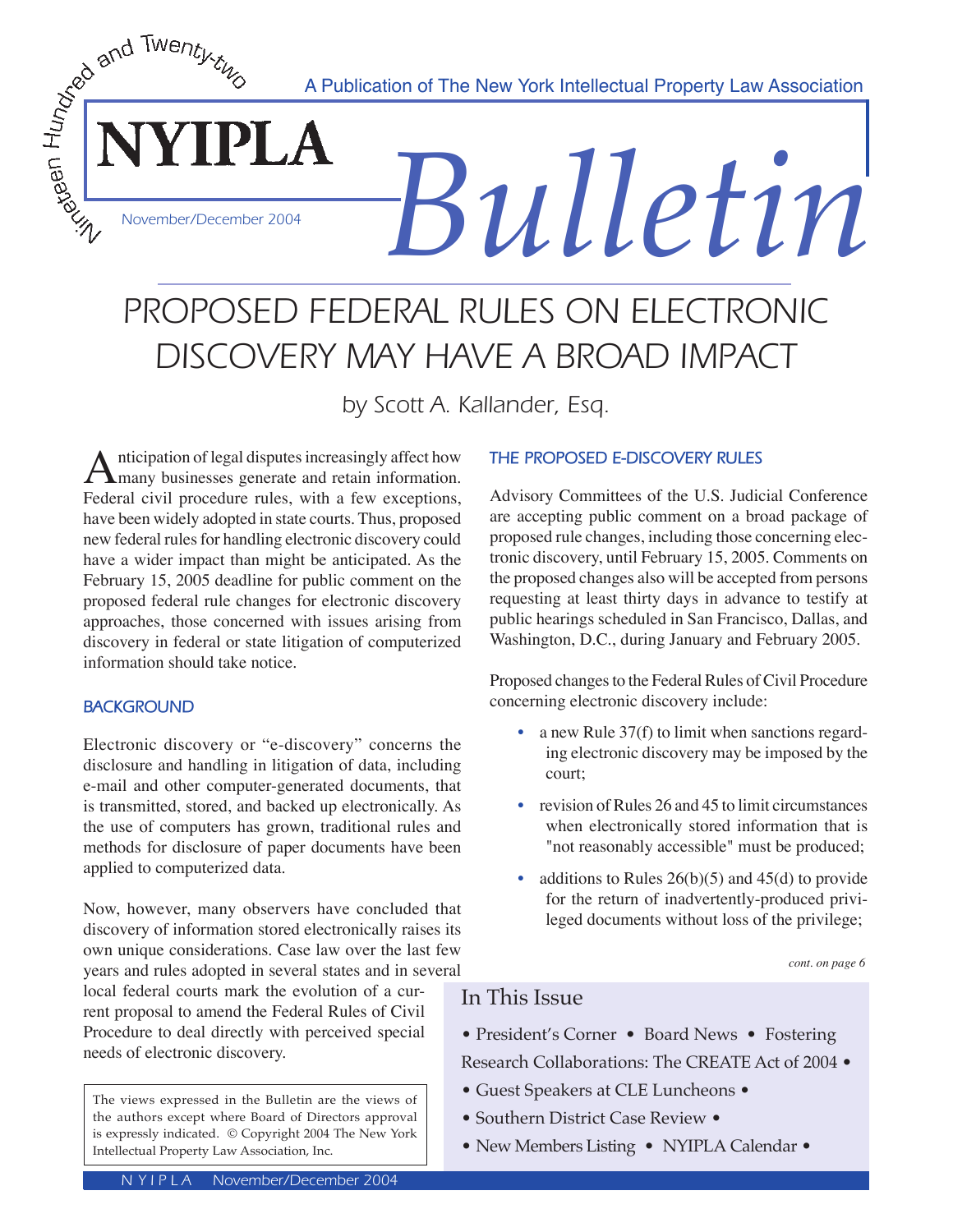# PRESIDENT'S CORNER

November 24, 2004

Dear Members:

 Last Friday, I attended a portion of our Association's CLE Fall One Day Program at the Yale Club. It was so well attended that the event was sold out and we had to turn people away. Those who were there earned 7.0 New York State CLE credits, including 2.5 ethics credits.

 I want to thank former NYIPLA Presidents Ed Filardi, Herb Schwartz and John Sweeney and former Board member Tom Beck for participating on the Inequitable Conduct panel. I am also grateful to Bryan Schwartz, Mark Koffsky, Henry Kennedy and Fred Zullow who spoke about Recent Trends and Developments from the Courts; to Judge Richard Torczon of the USPTO Board of Patent Appeals and Interferences, Stanley Lieberstein, Maria Palmese, Philip Vorbeck and Theodore Mlyner who provided a Patent and Trade Secrets Practice Update; and to Richard Seltzer and Evan Stewart who discussed Ethics in Patent Prosecution. Moderators Patrice Jean, Keith Zullow, Benjamin Hsing, Israel Blum and Anne Barschall, luncheon speakers Jeanne Hamburg and Tony Fletcher ("Are You Joking? Intellectual Property Can Trump Political Satire"), CLE Committee Chair Tom Meloro, Meetings and Forums Committee Chair Alexandra Urban and CLE Board of Directors Liaison Anthony Giaccio also deserve much thanks and credit for this successful program.

Plans are well underway for our 83rd Annual Dinner in Honor of the Federal Judiciary on March 18, 2005. We will be presenting the Association's Outstanding Public Service Award to the Honorable Pauline Newman, Circuit Judge of the United States Court of Appeals for the Federal Circuit. Our guest speaker will be Dr. Ronan Tynan, world renowned Irish tenor, physician and champion disabled athlete. In the meantime, our CLE and Meetings and Forums Committees will continue to offer outstanding programs. We look forward to hearing Federal Circuit Judge Timothy B. Dyk, who will speak on the topic of "The Federal Circuit, Administrative Law and the Patent Office" at a luncheon CLE program on December 10<sup>th</sup> at noon at the Harvard Club. I hope to see many of you there.

 As I mentioned in our last Bulletin, this is an exciting time to be an intellectual property attorney. Over the weekend of November  $20<sup>th</sup>-21<sup>st</sup>$ , the U.S. Congress passed an omnibus spending bill that includes funding

to create an "intellectual property czar" whose agency would oversee all IP-related U.S. government programs in this country and abroad. In September, the AIPLA announced that it supports, for the most part, a plan proposed by the National Academy of Sciences to revamp the U.S. patent system. Among the reforms recommend-



President John D. Murnane

ed are the adoption of a first inventor to file policy, the institution of an effective post-grant opposition system and stricter adherence to the nonobviousness standard. On November 20<sup>th</sup> the House passed a bill to amend the 35 U.S.C. §103(c) "owned by the same person" provision to include parties to a joint R&D agreement.

 If you have views concerning any of these proposals and are not an active Association member, please join one of our committees and work with us as we consider these developments and educate our members about them. All of our committee chairs will be meeting with the Board of Directors again on February 15<sup>th</sup> to report on their continuing work. Your assistance between now and then will be greatly appreciated.

 If you are a solo practitioner or work in a small firm, you may wish to attend a hearing of the Commission to Examine Solo and Small Firm Practice that has been appointed by New York Court of Appeals Chief Judge Judith S. Kaye. The Committee is focusing on Case Processing and Scheduling, Attorney Regulation, Enhancing Professionalism, Technology and Law Office Economics. Further information may be obtained by calling (914) 997-7980.

 We are now halfway through our Association's fiscal year, and much has been accomplished. I am grateful to all the NYIPLA officers, board members and committee chairs who have worked so hard to develop programs, reports and articles to assist in educating our members and to foster collegiality in our practice. I offer my best wishes to all members and their families for a very happy holiday season.

Cordially,

John D. Murnane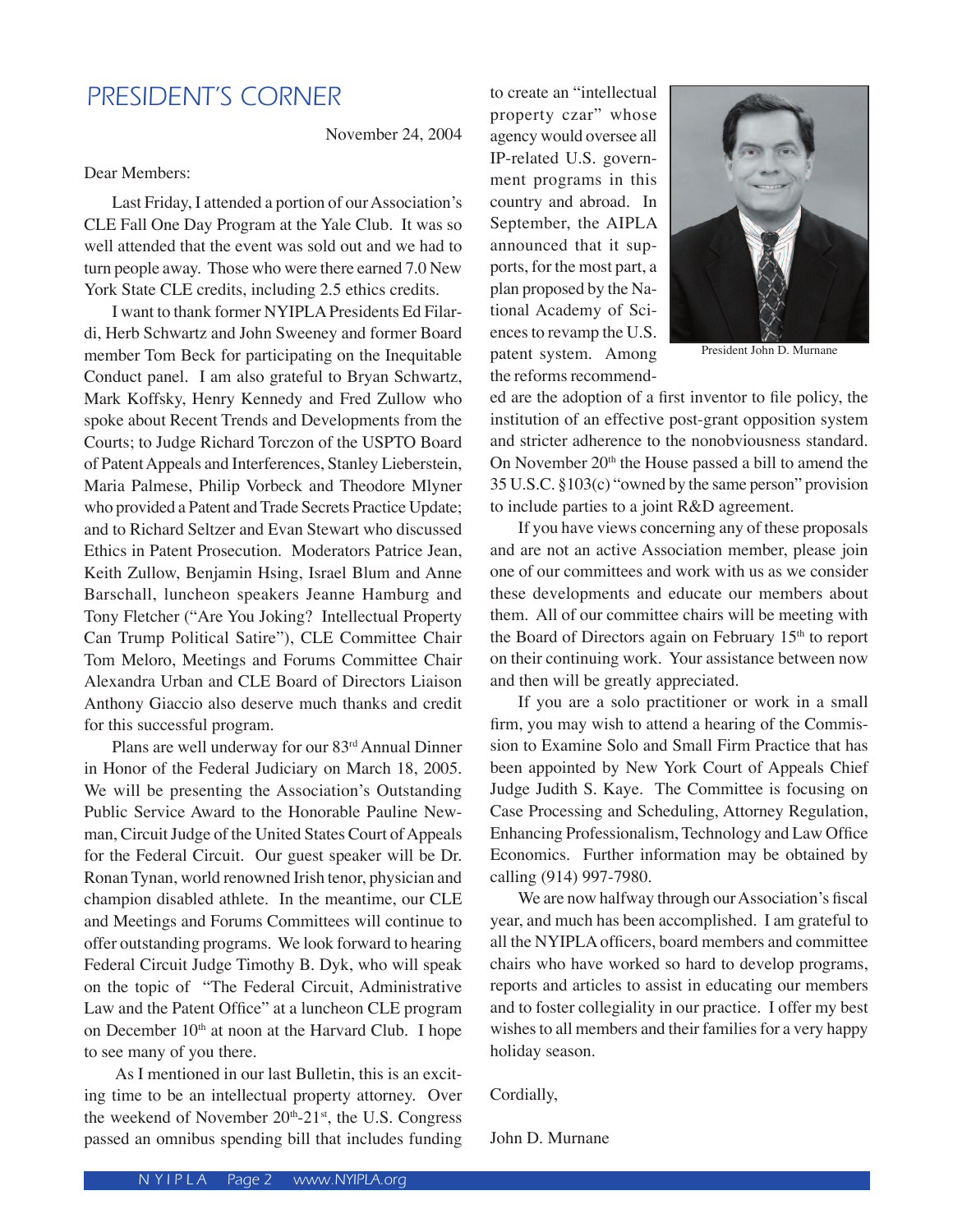# NEWS FROM THE BOARD Meetings Of the Board Of Directors

# Minutes Of September 21, 2004

The meeting of the Board of Directors was called to order at the Cornell Club at 12:30 p.m. by President John Murnane. Susan McGahan, Christopher Hughes, Laura Coruzzi, Daniel DeVito, Bill Dippert, Anthony Giaccio, Charles Hoffman, Dale Carlson, Robert Scheinfeld, Vincent Palladino and Michael Isaacs were also present.

The minutes of the Board of Directors' Meeting held on June 22, 2004 were approved.

Ms. McGahan provided the Treasurer's Report. She reported that the Association's finances are sound and that the Association is in a better financial position than it was last year at this time.

Mr. Murnane discussed the work of the Committees of the Association. The Amicus Committee was very active this summer. With regards to the *amicus curiae* brief filed by the Association in Phillips v. AWH Corp. et. al., Mr. Murnane wrote to every IP association in the country to ask if they wanted to be involved in the Phillips brief. The Tennessee Bar Association and its IP Law Section, State Bar of Michigan IP Law Section, and the Los Angeles Intellectual Property Law Association joined. The Meetings and Forums Committee, chaired by Alexandra Urban, and the Continuing Legal Education Committee, chaired by Tom Meloro, have been extremely active.

The following Board members offered to serve as Board liaisons to the following committees: Copyrights – Robert Scheinfeld; Consonance & Harmonization – Dale Carlson; Trademark Law – Bill Dippert.

Alozie N. Etufugh has been appointed Chair of the Consonance & Harmonization Committee.

Board liaisons were requested to follow up with their committees for the submission of reports to the Publications Committee for inclusion in the Bulletin, in accordance with the schedule distributed, as well as to follow the general work of the committees.

Mr. Murnane expressed appreciation to the Amicus Committee members for their hard work, and specifically to Bruce Wexler and David Ryan for their work on the *amicus* briefs, and to Matthew Seidner for his valuable assistance.

Mr. Dippert reported that the next Bulletin is anticipated to be prepared by the end of the month. The Publications Committee will have two subcommittees, one for the Bulletin and one for the Greenbook. The target date for the Greenbook is early December.

Mr. Murnane discussed the issues which have arisen due to the new law prohibiting USPTO from receiving reimbursement of travel expenses from organizations that are not  $501(c)(3)$ non-profit organizations. It was noted that other associations are having the same challenge getting USPTO participation in their programs. It was also noted that there is USPTO participation in NYIPLA CLE programs, and the CLE committee was not overly concerned. The Board discussed the Association's status as a  $501(c)(6)$  organization and the possibility of cosponsoring certain programs with the JPPCLE, Inc. (Joint Patent Practice Continuing Legal Education, Inc.), which is a 501(c)(3) organization. Anthony Giaccio volunteered to discuss co-sponsoring certain NYIPLA programs with the Board of the JPPCLE, Inc.

Mr. Isaacs reported on the Annual Dinner in Honor of the Federal Judiciary. He provided background information – attendance has been growing each year, and the 2004 Dinner exceeded 3300. Revenues have also increased over the past several years. The Association has maintained its reputation for impeccability, high quality and a feeling of personal service for Honored Guests and others attending. He reported that several meetings have already been held with Marylee Jenkins, Dinner Chair, and that the planning process is well under way. The concerns of last year, including elevator and EMT, have been addressed with the Waldorf. The invitation list is being updated. Ms. Jenkins will have a full report and discuss key items at the October Board meeting.

Ms. McGahan discussed the possibility of developing an audio-visual presentation for the Dinner. It was noted that there is a projected cost of \$10,000 for equipment at the Waldorf plus the production and development costs for the program, which may possibly be substantial. These will be explored. There may or may not be enough time to prepare an appropriate program for this year.

The following Board members volunteered to serve on a subcommittee to explore the production options and to see if any of the current providers to law firms would provide the production complimentary: Christopher Hughes, Susan Mc-Gahan, Dan DeVito, Anthony Giaccio, Bill Dippert.

Anthony Giaccio reported on upcoming CLE programming. Programs are currently planned for September 29(CLE Luncheon), October 7 (Fall Half Day Program), October 22 (CLE Luncheon), November 19 (Fall One Day Seminar), December 17<sup>th</sup> (CLE Luncheon), January 14 (CLE Luncheon Program Part 1), February 10 (CLE Luncheon Program Part 2), March 18 (Day of Dinner CLE Program), and April 21 (21st Joint Patent Practice Seminar). Congratulations were extended to Committee Chairs Tom Meloro (Continuing Legal Education) and Alexandra Urban (Meetings and Forums) for their excellent work.

Looking for a phone or fax number? Use the NYIPLA member search engine at www.NYIPLA.org to get the latest contact information for our members"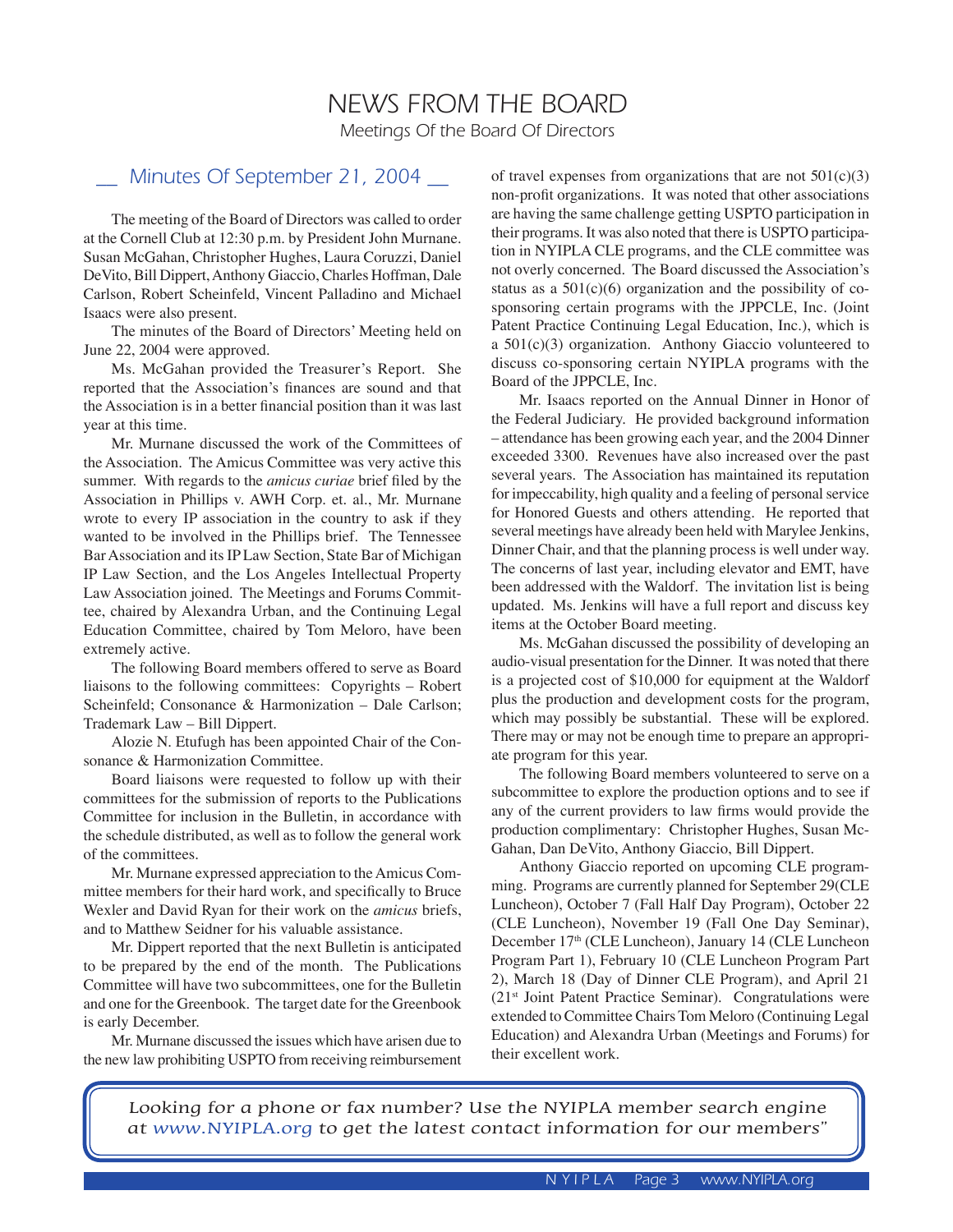Mr. Isaacs reported on the ongoing operations of the Association. Membership dues receipts were being processed and are slightly ahead of pace, compared with the prior year. Outbound broadcast e-mail is now operational. Careful attention is being paid to format and content to make sure NYIPLA e-mail is meaningful when sent. The website home page has been upgraded with a focus on CLE programs. The commit-

# \_\_Minutes Of October 19, 2004\_\_

The meeting of the Board of Directors and Committee Chairs was called to order at the Cornell Club at 12:30 p.m. by President John Murnane. Edward Vassallo, Susan McGahan, Mark Abate, Mel Garner, Daniel Devito, Bill Dippert, Charles Hoffman, Dale Carlson and Robert Sheinfeld and Michael Isaacs were present. Also present were Committee Chairs John E. Daniel, Alozie Etufugh, Thomas J. Meloro, Philip T. Shannon, Paul J. Reilly, Charles P. Baker, Alexandra B. Urban, Allan A. Fanucci, W. Edward Bailey, Jeffrey M. Butler, Karl F. Milde, Howard J. Shire, Thomas E. Spath, and John F. Sweeney.

 Each of the Committee Chairs present reported about the activities of their Committees, which included the following:

 Thomas Spath reported on behalf of the Committee on U.S. Inter-Bar EPO Liaison Representative. He stated that Samson Helfgott attended an EPO meeting in September and will prepare a report of the discussion for publication.

 John Daniel reported on behalf of the Committee on Alternative Dispute Resolution (ADR). Mr. Daniel reported that the Committee had an organizational meeting and is working on an article regarding international providers of ADR, discovery and ADR proceedings, and Section 294 of the Patent Code relating to reporting of ADR decisions to the Patent Office. The ADR Committee is also looking into having guest speakers at Committee meetings.

 Alozie Etufugh reported on the activities of the Committee on Consonance and Harmonization In The Profession (Young Lawyers Committee). The Committee is planning a reception for young lawyers and law students. The Committee is also considering recommending to the Board that the Association institute a scholarship program for students and a mentorship program for newly admitted attorneys. Messrs. Carlson, Etufugh, Garner and Isaacs will confer on providing a scholarship program and report back to the Board. The young lawyers/law students reception will occur before the new year and Past Presidents, Board Members and Committee Chairs will be invited to attend.

 Thomas Meloro reported on the activities of the Committee on Continuing Legal Education. The Committee hosted a program concerning the FTC report in October. There were about 70 attendees at the program. A Fall One-Day CLE Program was planned to be held on November 19 at the Yale Club. The Committee is also in the early planning stages for a February program relating to a non-patent topic and a CLE program on the day of the Judges' Dinner.

tee process is being actively supported, including support of the Continuing Legal Education and Meetings and Forums Committees. Mr. Murnane expressed his appreciation to Mel Garner, Immediate Past President, and Heather Wilde, of his firm, for their work in developing the NYIPLA outbound email compliance policy.

The meeting was adjourned at 2:00 p.m.

 Alexandra Urban reported on behalf of the Committee on Meetings and Forums. Ms. Urban reported that Judge Dyk will be speaking at the December Luncheon Meeting, Professor Hansen will be speaking at the February Luncheon Meeting and Judge Lynn will be speaking at the April Luncheon Meeting. Ms. Urban also reported that an ADR program is being planned for January and that a keynote speaker is still needed for the November Fall One-Day CLE Program.

 Philip Shannon reported on behalf of the activities of the Committee on Design Protection. The Committee is looking into the issue of whether design patents are the proper subject for Markman hearings and also ITC enforcement. The Committee will provide a report in the form of an article for publication in next month's newsletter.

 Paul Reilly reported on behalf of the Committee on Internet Law. The Committee is preparing an article concerning "hot" topics relating to internet law for publication in the February newsletter.

 Charles Baker reported on behalf of the Committee on Legislative Oversight and Amicus Briefs. With respect to legislative oversight, the Committee is involved in coordinating the activities of the substantive committees and presenting their views in a proper format. The Committee organized efforts to file amicus briefs in a number of recent cases including Phillips and Knorr-Bremse.

 John Sweeney reported on behalf of the Committee on the FTC report. The October 2003 report of the FTC is being studied by the members of this Committee, who are a number of the NYIPLA past presidents. The basic tenor of the report is to make it more difficult to get and enforce patents by having, for example, a post-issue opposition procedure and changing the law relating to the presumption of the validity and obviousness. The Committee has had one meeting and intends to have a draft report to the Board by the Judges' Dinner in March.

 Dale Carlson reported on behalf of the Committee on License to Practice Requirements. This Committee wrote an

The Association welcomes articles of interest to the IP bar. Please direct any submissions by e-mail to: Ashe P. Puri, Bulletin Editor, at asheesh.puri@ropesgray.com Guidelines are set forth at www.NYIPLA.org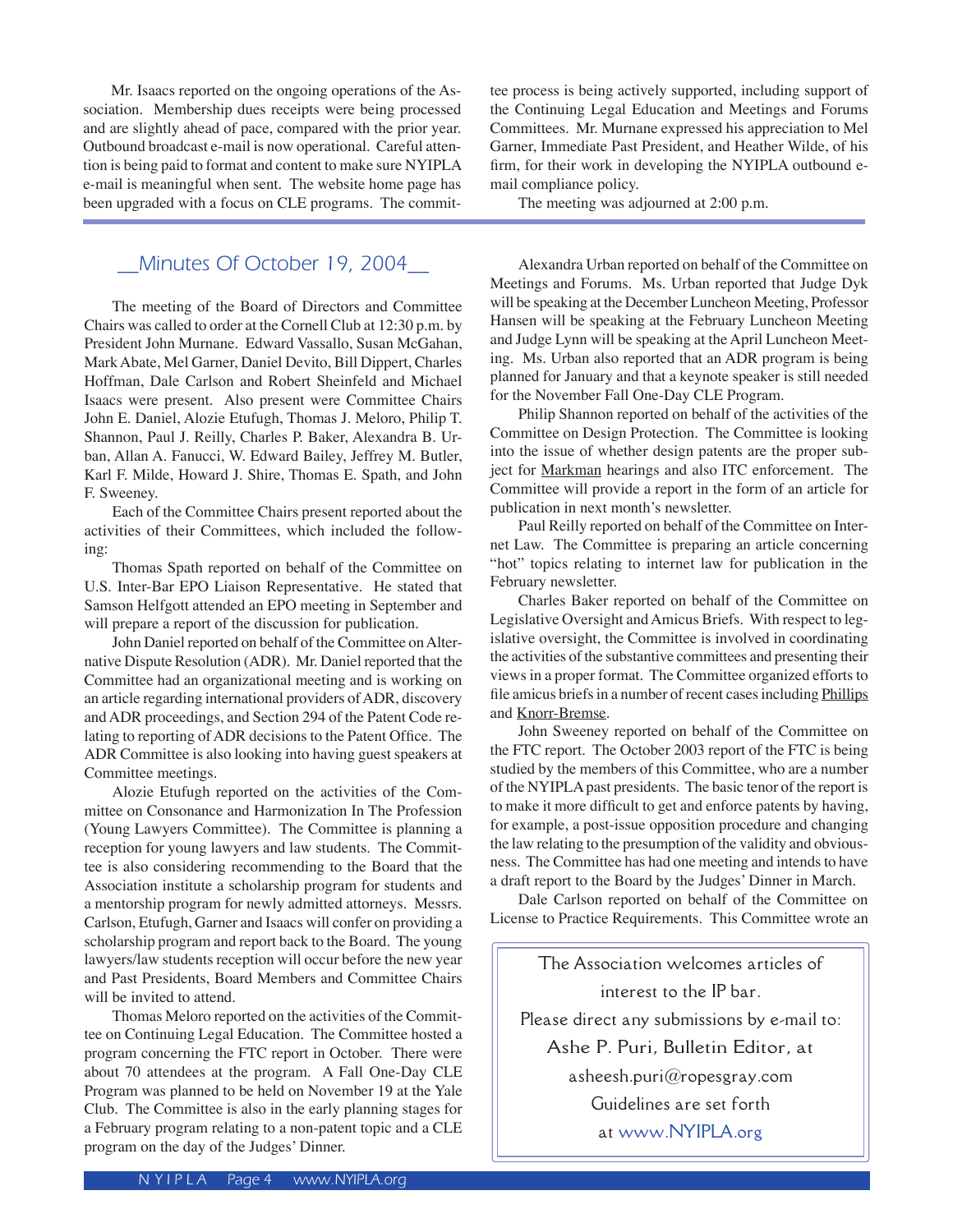article which was published in the most recent newsletter. The Committee is looking at proposals to require recertification of patent attorneys admitted to the Patent Office bar and to loosen the background requirements of attorneys sitting for the Patent Office bar.

 Allan Fanucci reported on behalf of the Committee on Membership. This Committee is continuing its efforts to increase membership from general practice firms having intellectual property law departments.

 Rob Scheinfeld reported on behalf of the Committee on Patent Law and Practice. The Committee is discussing recommending and preparing New York local rules in patent cases and also will work with the Committee on the FTC concerning FTC's suggested changes to the patent law. The Committee will prepare a draft letter for President Murnane to consider sending to the Chief Judge of the Southern District of New York concerning topics that could be discussed at a meeting with the leadership of the Association; for example, the desirability of local patent rules.

 Ed Bailey reported on behalf of the Committee on Public and Judicial Personnel. This Committee will look into the issue of the ABA's suggested changes of the ethical rules relating to reimbursement of judges for attendance at meeting and conferences.

 Jeff Butler reported on behalf of the Committee on Public Information, Education and Awards. Mr. Butler noted that there is a perennial problem with respect to receiving nominees for the Inventor of the Year Award. The Committee is also considering whether other types of awards in addition to the Inventor of the Year would be desirable. As in the past, the Committee will oversee the Connor Writing Competition.

 Bill Dippert reported on behalf of the Committee on Publications. The Committee has two sub-committees, one relating to the Bulletin and the other related to the GreenBook, which has a December 1 publication date. For the newsletter, Mr. Dippert would like to get more member news. For example, accomplishments or achievements of members and their firms.

 Karl Milde reported on behalf of the Committee on Trade Secret Law and Practice. This Committee is preparing an article for publication in the March Newsletter.

 Howard Shire reported on behalf of the Committee on Trademark Law and Practice. This Committee had its first meeting and is interested in the issue of using computer forensics in trademark and trade dress cases and proposed laws relating to dilution.

 After all the Committee Chairs had provided their reports, the meeting of the Board continued.

 The minutes of the Board of Directors' Meeting held on September 21, 2004 were approved.

 Ms. McGahan provided the Treasurer's Report. She reported that the Association's finances are sound.

 Ms. McGahan reported on the Annual Dinner in Honor of the Federal Judiciary. Ms. McGahan discussed the development of an audio-visual presentation at a cost of \$6,000.00. Ms. McGahan is looking at the pricing of the dinner and whether it should be increased, and obtaining some additional

insurance. Congratulatory notices in the back of the Bulletin for the Outstanding Public Service Award recipient will be priced at \$1,250.00, the same as in prior years. During the CLE Program on the day of the dinner, coffee and tea will be provided at a break prior to the beginning of the program by the Association.

 Mark Abate reported on preparations for the Annual Meeting and Dinner. Chris Hughes has planned a meeting with Marylee Jenkins to discuss preparations for the event. Mr. Isaacs provided Mr. Hughes with a binder containing materials needed for the Annual Meeting and Dinner. Mr. Hughes has given some preliminary thoughts to the potential speakers but no one has been invited.

 Mr. Isaacs reported on the ongoing operations of the Association. Membership dues receipts were being processed and are slightly ahead of pace compared with the prior year. An e-mail follow-up regarding dues will be sent out. Mr. Isaacs will attend a CLE providers conference given by the NY State CLE Board on November 4 on behalf of the NYIPLA.

 Mr. Murnane reported that Mel Garner is planning the Past Presidents' Dinner for February 15, 2005. All Board Members and Past Presidents will be invited.

The meeting was adjourned at 3:00 p.m.

 The next meeting of the Board is scheduled for Thursday, November 18, 2004 at 12:00 Noon at the Cornell Club.

# Space Available

White Plains, New York

Thriving Intellectual Property law firm near new City Center has three extra furnished windowed offices available individually or as a package. Ideal for small IP law firm, individual practitioners, or as a satellite office for a firm located outside of Westchester County. Referral work and affiliation also possible.

Telephone:(914) 949-7210 Facsimile: (914) 993-0668 E-Mail: rodman.rodman@verizon.net.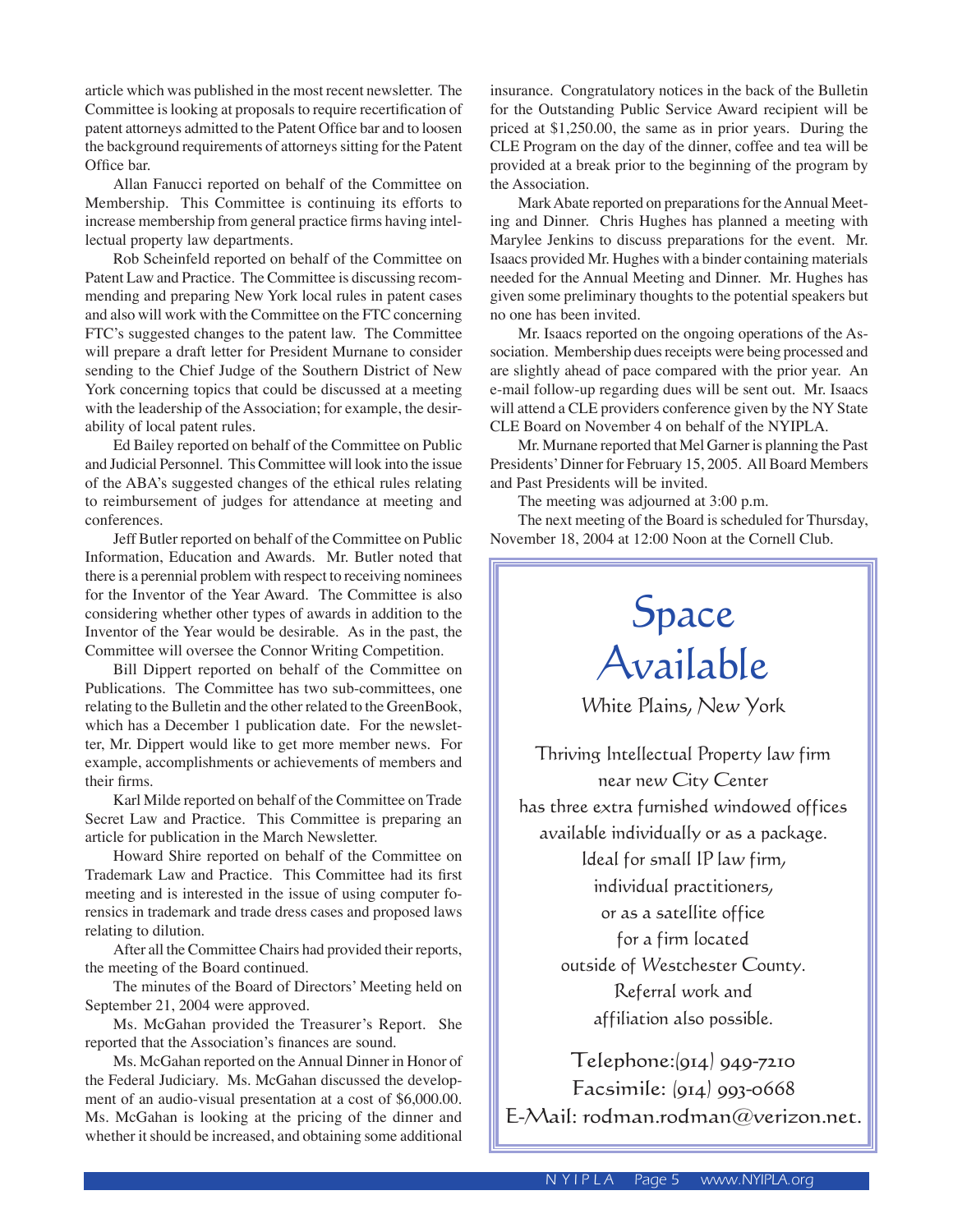- addition of topics to Rules  $16(b)$ ,  $26(f)$ , and Form 35 regarding scheduling and planning of disclosure or discovery of electronically stored information; and
- amendments to Rules 33, 34, and 45 to include references to electronically stored information.

## **NEW RULE 37(F) -- A "SAFE HARBOR" LIMITATION ON SANCTIONS**

The evolution of systems for preserving and tracking data has led to an ever-increasing accumulation of discoverable information. Technological limits remain, however, regarding the volume of such information that can be maintained in an organized and useful fashion. Thus, backup tapes are recycled periodically and systems regularly are cleared of data that meet criteria for age, lack of use, or redundancy.

Proponents of a new Rule 37(f) contend that court-imposed sanctions are an unwarranted risk arising from application of traditional rules for maintaining discoverable information to systems now evolving for storing mass quantities of data. The proposed new Rule 37(f) thus would bar imposition of sanctions on a party for failing to provide electronically stored information if the party took "reasonable" steps to preserve the information and loss of the information occurred due to "routine" operation of the party's electronic information system.

The proposed new sub-paragraph for Rule 37 provides:

- (f) Electronically stored information. Unless a party violated an order in the action requiring it to preserve electronically stored information, a court may not impose sanctions under these rules on the party for failing to provide such information if
- (1) the party took reasonable steps to preserve the information after it knew or should have known the information was discoverable in the action; and
- (2) the failure resulted from loss of the information because of the routine operation of the party's electronic information system.

Some proponents of a "safe harbor" would go further and have courts barred from imposing sanctions unless the court first finds that the party being sanctioned "intentionally or recklessly failed to preserve the information…" Public comment on this additional proposal also is being sought.

# **LIMITATIONS ON DISCOVERY OF DIFFICULT TO RETRIEVE ELECTRONIC INFORMATIOn**

Technology for storing mass quantities of data may be outpacing capabilities for assimilating that data. In response to concerns over difficulties in retrieving discoverable data from storage, a new two-step process for discovery of electronically stored information is being proposed through an amendment to Rule 26. The two-step process would depend on how "accessible" the information is.

First, a party would be required to turn over relevant, non-privileged electronic information responsive to a discovery request if the party finds that the information is "reasonably accessible."

Second, other electronic information would not have to be disclosed unless ordered by the court. The court's order would be based upon failure of the responding party to show the information is not reasonably accessible or upon a demonstration by the party requesting the discovery of good cause for disclosure of the information.

The proposed amendment to Rule 26 states:

A party need not provide discovery of electronically stored information that the party identifies as not reasonably accessible. On motion by the requesting party, the responding party must show that the information is not reasonably accessible. If that showing is made, the court may order discovery of the information for good cause and may specify terms and conditions for such discovery.

Rule 45, regarding duties in responding to a subpoena, would be amended similarly by adding the following limiting provision for electronically stored information:

A person responding to a subpoena need not provide discovery of electronically stored information that the person identifies as not reasonably accessible. On motion by the requesting party, the responding party must show that the information sought is not reasonably accessible. If that showing is made, the court may order discovery of the information for good cause.

## **NEW PROVISIONS WOULD PROTECT PRIVILEGE FOR INADVERTENTLY DISCLOSED INFORMATION**

Inadvertent waiver of privilege is another concern raised as data storage technology outpaces data organization capabilities. As huge volumes of data are turned over within deadlines for discovery, parties are concerned that information protected by the attorney-client privilege may be disclosed by mistake or inattention. The concern is compounded by the common law rule applied in some jurisdictions that such disclosure results in a waiver of privilege, even as to documents that were not disclosed.

Amendments to federal discovery rules now are proposed to respond to this perceived dilemma not only with regard to electronically stored information but also apparently with regard to any privileged information, regardless of its form.

Provisions would be added to Rules 16 and 26 and Form 35 to refer in scheduling orders and proposed discovery plans to an agreement that the parties presumably would enter into to protect against waiving privilege.

Also, new provisions are proposed for Rules 26 and 45 that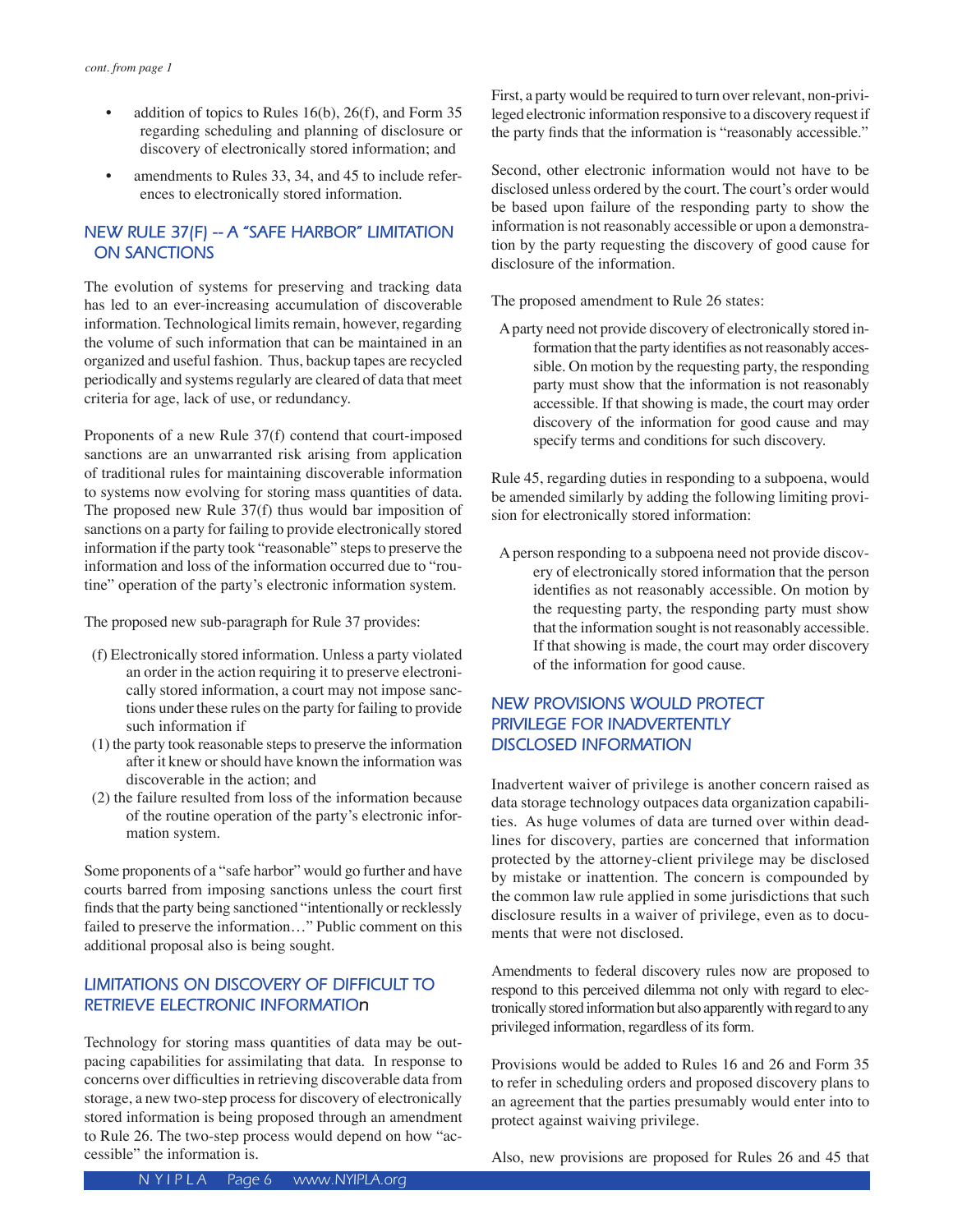would allow a party to notify other parties that it has inadvertently produced information that is privileged. Parties receiving the notification would be required to "promptly return, sequester, or destroy the specified information and copies." New Rule  $26(b)(5)(B)$  would provide:

(B) Privileged information produced. When a party produces information without intending to waive a claim of privilege it may, within a reasonable time, notify any party that received the information of its claim of privilege. After being notified, a party must promptly return, sequester, or destroy the specified information and any copies. The producing party must comply with Rule  $26(b)(5)(A)$  with regard to the information and preserve it pending a ruling by the court.

The amendment to Rule 45 is substantially identical to the Rule 26 amendment.

# **ADDITIONS TO RULES 16 AND 26 AND FORM 35 FOR ELECTRONIC DISCOVERY SCHEDULING**

Rule 16, providing for pretrial scheduling and planning orders, and Rule 26(f), regarding discovery planning of the parties to take place before the Rule 16 pretrial conference, would be amended to include provisions referring specifically to "disclosure or discovery of electronically stored information…" Form 35 would be changed to add a provision to the model discovery plan describing how disclosure or discovery of electronically stored information "should be handled…"

According to Committee notes, parties would be expected to seek agreement on various electronic discovery issues that have prompted concern in the past. Those issues include:

- What the scope of electronic discovery should be within the context of the case;
- What discoverable information is retrievable and at what cost or burden to the parties; and
- In what form the electronic discovery should be produced.

### **ADDITIONS TO RULES 33, 34, AND 45 OF REFERENC-ES TO ELECTRONICALLY STORED INFORMATION**

A proposed amendment would add an explicit reference to "electronically stored information" as business records referred to in Rule 33 that may be produced in response to an interrogatory. The reference to "electronically stored information" also would be added to Rule 34 regarding production of documents and to Rule 45 concerning documents that may be subpoenaed.

The references to "electronically stored information" apparently would serve to confirm that electronic documents truly are "documents" and that information that did not exist before the development of electronic storage is now discoverable if relevant. For example, "meta data" that discloses information such as versions or edits of an electronic document would be potentially discoverable. Relevant system-generated data and copies of documents would be discoverable even if generation and maintenance of the data or copies occurred in the background and without the knowledge of the computer user.

Such discovery of additional electronically available information presently takes place based upon the assumption that the traditional notion of "documents" under the federal rules includes electronic documents. However, amending the Rules to include references to "electronically stored information" would expressly include that assumption in the Rules.

### **CONCLUSION**

The proposed electronic discovery amendments to the Rules are significant. They provide important modifications to the process for discovery sanctions and enhance measures to protect privileged information from disclosure.

However, adoption of the amendments in their present form or at all is not a foregone conclusion. Those who are concerned with electronic information in the discovery process have an opportunity until February 2005 to review the proposed amendments and to submit comments. Such comments may shape the extent to which federal rules and state rules to follow will impact the generation, handling, and storage of electronic information that has become so fundamental to doing business today.

*Scott Kallander is Senior Consulting Attorney for LexisNex-*

*is® Applied Discovery®. In this role, he leads the Company's Consulting Services Group which is focused on providing electronic data management services to corporations and attorneys. Prior to joining Applied Discovery, Mr. Kallander was General Counsel and Corporate Secretary for Unigard Insurance Company. He is a member of the Washington State and American Bar Associations.*



If you are an NYIPLA member and are interested in a particular committee, please contact the respective committee chair as listed on www.nyipla.org/public/2004chairs.htm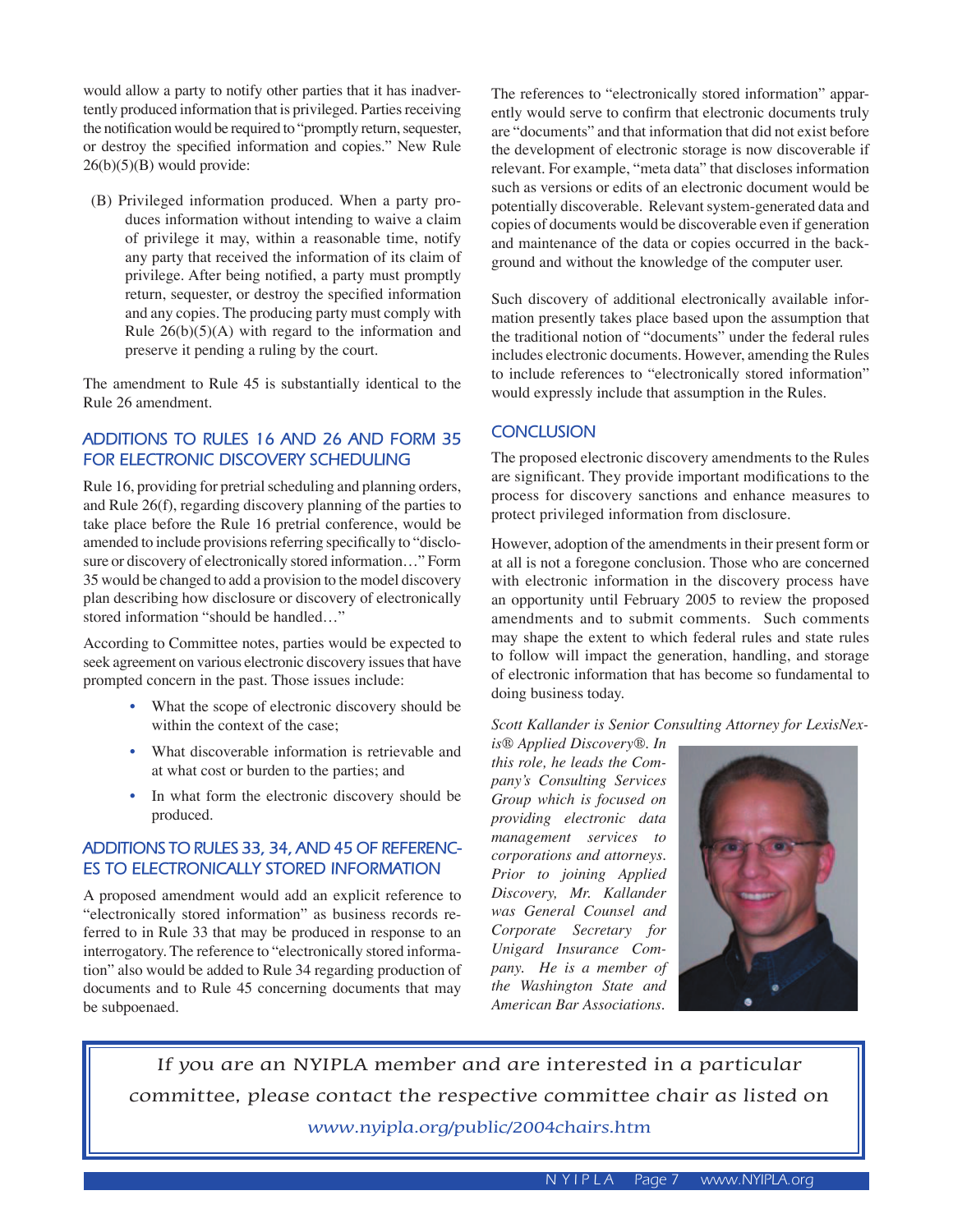# Fostering Research Collaborations: The CREATE Act of 2004

*Dale L. Carlson and Elizabeth A. Galletta*

 The patenting of inventions resulting from research collaborations between individuals, between two or more companies, and between universities and companies all stand to gain from the support provided by both Houses of Congress for the Cooperative Research and Technology Enhancement ("CREATE") Act.

 On November 20, 2004, the House passed S. 2192 (which is identical to the previously-passed H.R. 2391) to strengthen the chances that valid patents will emerge from joint R&D collaborations. Before this Act, only subject matter that was commonly-owned by the same individual, company or university was entitled to an exclusion from being asserted as prior art against new inventions made by, or within, the same entity.

 From its origin, CREATE was a proposal with bi-partisan support. It is intended to promote and to protect patents arising from collaborative research between researchers employed by different entities, such as a university and a company engaged in a common research effort, as well as independent researchers. The Act was proposed in response to a 1997 U.S. Court of Appeals for the Federal Circuit case. In this case, *OddzOn Products v. Just Toys, Inc*., 122 F. 3d 1396 (Fed. Cir. 1997), the Federal Circuit held that confidential information derived from another, e.g., one collaboration partner, can be considered prior art, and may serve as evidence of obviousness, against patents for inventions made under the collaboration. The Court concluded that 35 U.S.C. 103(c) of the patent statutes excludes from "obviousness-type" prior art the efforts of employees working for the same employer, but does not provide such exclusion to workers for different employers collaborating under a joint research agreement ("JRA").

 The Federal Circuit's holding in *OddzOn* presented a very real threat to collaborative research efforts among researchers employed by different companies or universities. The holding risked stifling the sharing of confidential, non-public information between such researchers. In short, the Court's ruling discouraged collaborative research arrangements.

 CREATE amends 35 U.S.C. §103 of the patent statutes to provide that patentability is not prevented when the patent is a result of research conducted between more than one entity and is done pursuant to a JRA. The Act defines a JRA as "a written contract, grant, or cooperative agreement entered into by two or more persons or entities for the performance of experimental, developmental, or research work in the field of the claimed invention."

 The Act imposes three basic requirements upon any JRA to entitle inventions thereunder to qualify for the prior art preclusion:

 1. the JRA must be in effect on or before the date the claimed invention is made;

 2. the claimed invention must be made as a result of activities within the scope of the JRA; and

 3. the relevant patent application must disclose, or be amended to disclose, the names of the parties to the joint research agreement.

 CREATE will apply to an invention made on or after the date of enactment. Additionally, CREATE might apply to pending patent applications claiming inventions made under a qualifying JRA if certain other requirements are met. Implications

 It goes without saying that individuals, universities and companies pursuing, or wishing to pursue, collaborative research programs should execute a written JRA that complies with the enumerated requirements prior to exchanging confidential information. Oral arrangements will not suffice.

 After CREATE, drafters of JRAs will do well to carefully consider the scope of subject matter to be encompassed by the Agreement. If the subject matter is defined broadly, e.g., joint research in the field of "biotechnology" or "nanotechnology", it will decrease the likelihood that new inventions arising out of the collaboration will be deemed outside the scope of the Agreement, and therefore not protected from the prior art preclusion offered by CREATE. The downside risk of such a broad definition, however, is that it may result in a more expansive bundle of rights being given to the collaborating partner than might otherwise be desired, which may limit future collaboration opportunities with others.

When signed into law by President Bush<sup>1</sup>, CREATE will allay the fears of the collaborative scientific community who have been concerned that sharing confidential information will compromise the patentability of their inventions. Thankfully, parties to a JRA can now share confidential information with each other without fear that the confidential information that is passed can later be considered prior art against inventions arising out of the joint effort.

#### (Footnotes)

<sup>1</sup> Since the completion of this article, President Bush signed the CREATE Act into law on December 10.

*Dale A. Carlson, a partner at Wiggin & Dana, is the Chair of the Committee on License to Practice Requiremens. Elizabeth A. Geschke, a member of the committee, is an associate at Wiggin & Dana.*

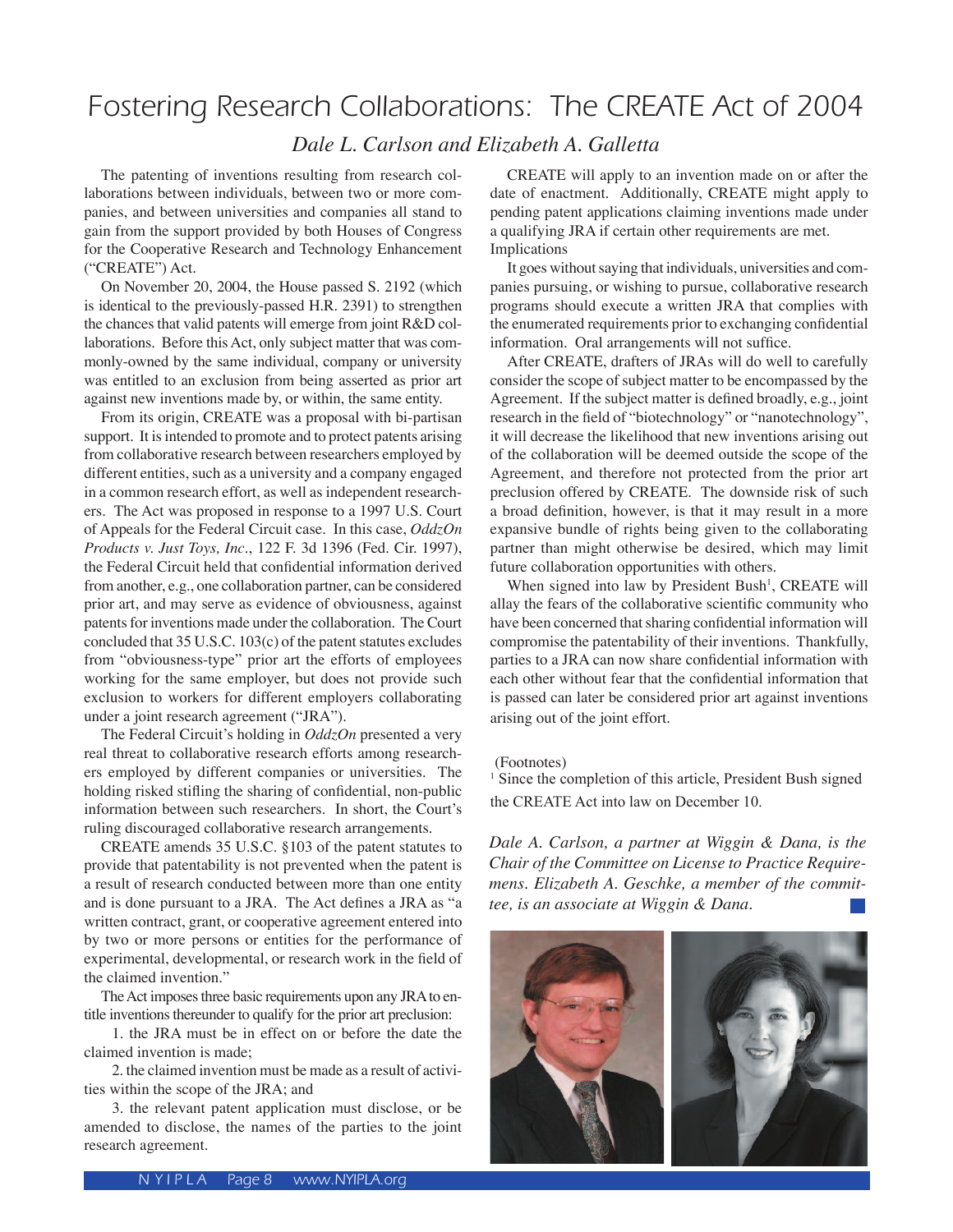# Update on C.L.E. Luncheons John Whealan, Bruce M. Wexler, and Richard L. Rainey Panel Members at September 29, 2004 CLE Luncheon Program

John Whealan, Solicitor, U.S. Patent and Trademark Office; Bruce M. Wexler, partner, Fitzpatrick, Cella, Harper and Scinto; and Richard L. Rainey, partner, Fish & Neave, were members of a panel that discussed Patent Claim Construction in view of Phillips v. AWH Corp. at the CLE luncheon program held at the Harvard Club on September 29, 2004.

Mr. Whealan co-authored the amicus brief that was submitted to the Court

of Appeals for the Federal Circuit (CAFC) on behalf of the U.S. Department of Justice, U.S. Federal Trade Commission and U.S. Patent and Trademark Office. Mr. Wexler authored the amicus brief that was submitted to the CAFC on behalf of the New York Intellectual Property Law Association, in which the Tennessee Bar Association and its IP Law section, State Bar of Michigan IP Law Section and Los Angeles Intellectual Property Law Association joined.

Mr. Rainey co-authored the amicus brief that was submitted to the CAFC on behalf of the American Bar Association.

Each one of the speakers discussed the process of preparing the amicus briefs and obtaining the required approvals to submit the amicus brief on behalf of the government or respective bar association. Mr. Whealan noted, for example, that the Solicitor General must approve the governments participation



From Left to Right: Peter Thurlow, Esq., John Whealan, Esq., Bruce Wexler, Esq. And Richard Rainey, Esq.

in the case and also approve what the amicus brief says. A number of government agencies including the U.S. Patent and Trademark Office, Antitrust Division of the U.S. Department of Justice and U.S. Federal Trade Commission, to name just a few, contributed their input to the content of the amicus brief.

Each one of the speakers also discussed the substance of the amicus briefs, in particular, the sources

of claim construction. Mr. Wexler noted that the NYIPLA took the position that the primary source of claim construction should be the intrinsic evidence, namely the patent claims, the patent specification and, if in evidence, the patent prosecution history. Extrinsic evidence, including dictionaries, expert testimony and prior art, Mr. Wexler noted, should be considered after or at the same time as the reading of the patent as an aid to the court's understanding of the patent and prosecution history. Mr. Whealan noted that the government took a position similar to the NYIPLA, namely that the primary source of claim construction should be the intrinsic evidence, not the extrinsic evidence. Mr. Rainey pointed out that the ABA rejected a hierarchical approach to claim construction and noted that both intrinsic and extrinsic evidence are important sources of information that should be considered when construing claims.

# Jonathan Bick, Esq. Guest Speaker at October 22, 2004 CLE Luncheon Program

Jonathan Bick, counsel at WolfBlock Brach Eichler in Roseland, NJ and adjunct professor of Internet Law at Pace Law School and Rutgers Law School, was the speaker at the October luncheon and CLE Program. His presentation was

entitled "A Practical Guide to SPAM Law: Five Things Every Lawyer Should Know About Spam."

Mr. Bick began with a general discussion of spam and illustrated how profitable it can be. He gave an overview of the CAN-SPAM Act, which became effective January 1, 2004, and highlighted the requirements for compliance with the Act and its enforcement by the FTC and state attorneys general. He also discussed recent litigation in California and Virginia in which traditional laws were used to stop spam, including claims for trespass to chattels, false designation of origin, dilution under the Lanham Act, violation of the Computer Fraud and Abuse Act, and even claims

under statutes designed to stop unsolicited facsimile transmissions, in cases where technology allows faxes to be sent and received by computers instead of fax machines.

Mr. Bick offered tips on how to advise a client to lawfully use spam to promote its business and

gave jurisdictional pointers for initiating a private action against a spammer. He briefly addressed how your client should respond if it receives an action under a state Consumer Protection Act or a Civil Investigative Demand from the FTC.

In summary, according to Jonathan Bick, the five things every lawyer should know about spam are: (1) spam is legal, (2) spammers can be stopped with existing laws, (3) compliance with the CAN-SPAM Act is easy and inexpensive for the spammer; (4) private actions against spammers are jurisdictionally dependent, and (5) governmental actions against a spammer are actually invitations to negotiate.



Left to Right: Alexandra Urban, Jonathan Bick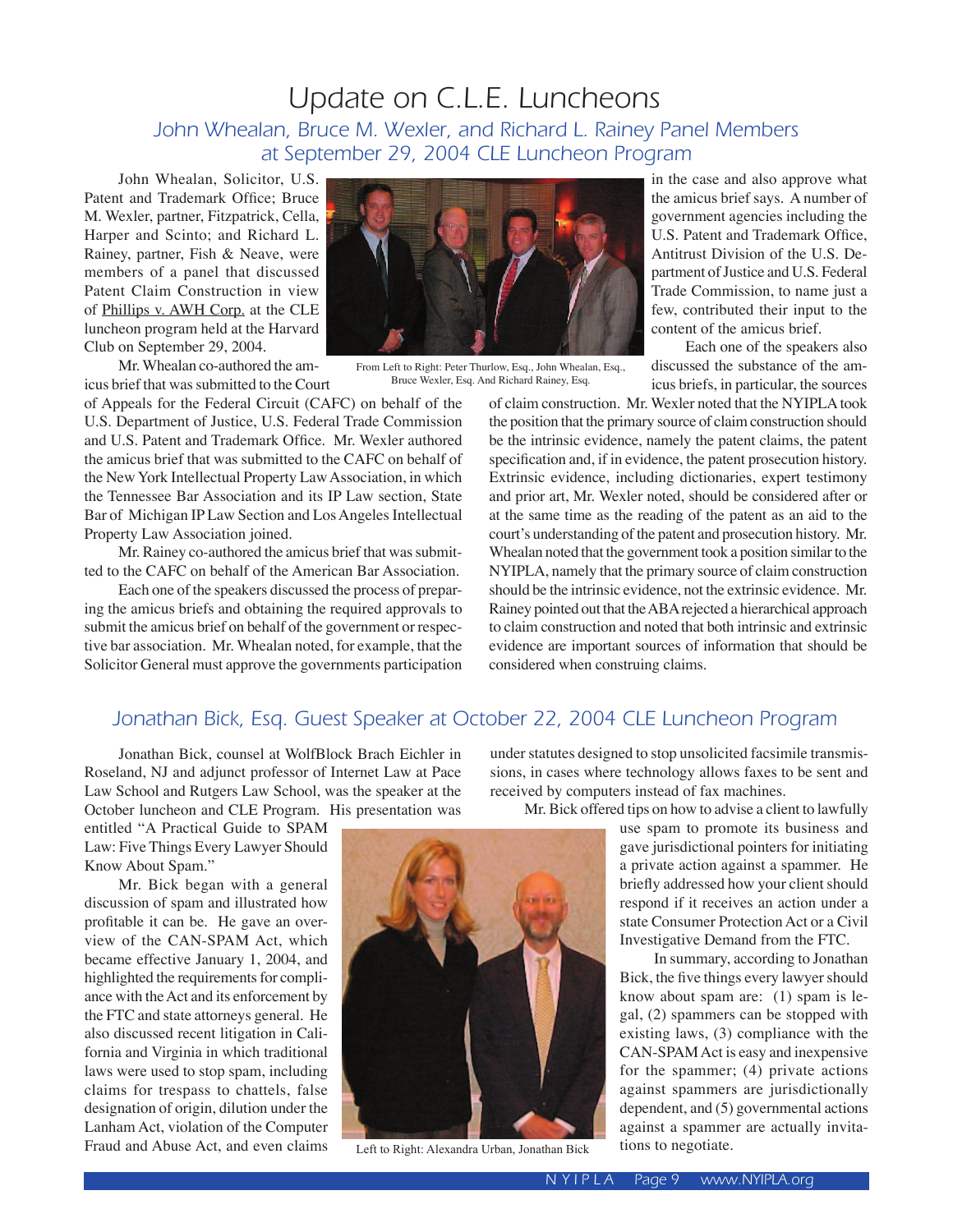# SOUTHERN DISTRICT CASE REVIEW *by Mark J. Abate and Ping Gu1*

Motion To Dismiss Counterclaim And Strike Affirmative Defense Of Patent Misuse Granted **Takeda Chem. Indus., Ltd. v. Alphapharm Pty., Ltd**, 2004 U.S. Dist. LEXIS 16584 (S.D.N.Y. August 19, 2004) (Judge Denise Cote)

In a patent infringement action, Takeda moved to dismiss Alphapharm's counterclaim of patent misuse and to strike Alphapharm's affirmative defenses of patent misuse and unclean hands.

 In its Answer, Alphapharm asserted as an affirmative defense that Takeda's patents are unenforceable "as a result of unclean hands and/or patent misuse." In addition, Alphapharm interposed a counterclaim alleging patent misuse, stating:

Upon information and belief, Plaintiffs' action in asserting the use patents were not taken in good faith, but rather were taken with the specific intent of extending patent rights beyond statutory limits.

Plaintiffs' action in asserting the use patents against [defendants] have had, and will have, an anti-competitive effect and in addition imposes an improper restraint on competition.

 The court found that Alphapharm's "merely parrot[ing of] the elements of a claim for patent misuse, without alleging even general facts to support that claim" and "conclusory references to an ʻanti-competitive effect' and ʻimproper restraint on competition' contained in the defendants' pleadings are not sufficient to give Takeda notice of the misconduct alleged."

 Since Alphapharm's allegations failed to meet the Fed. R. Civ. P. 8(a) pleading requirements, plaintiff's motion to dismiss the counterclaim and to strike the affirmative defense of patent misuse was granted.

# Claims Interpreted Consistent With The Intrinsic Evidence

#### **Medinol Ltd. v. Guidant Corp.,**

2004 U.S. Dist. LEXIS 19705 (S.D.N.Y. September 30, 2004) (Judge Shira A. Scheindlin)

A Markman hearing for claim construction was conducted in a case where the patentee, Medinol, alleged infringement of patents directed to balloon-expandable stents.

In construing the term "meander" or "meander pattern", the parties agreed that there was no customary meaning for these terms and that the inventors, in using them, had acted as their own lexicographer. Accordingly, the court looked to the patent specification and file history to interpret those terms. Defendant's proposal to use a dictionary definition to interpret those items was rejected.

 With respect to the terms "spaced apart" or "longitudinally spaced from", the court rejected defendant's argument as an attempt to contradict the customary meaning of those terms. The claim language made it clear that the term "spaced apart" meant separated and the prosecution history cited by defendant failed to contradict this conclusion.

 The court also agreed with Medinol that the term "enclosed spaces" should be interpreted according to its ordinary meaning. The court rejected defendant's proposal to construe the term as identifying only a "cell". The court pointed out that defendant's proposed definition was improper for at least two reasons: first, the specification specifically distinguished the term from "cell" and second, the language cited by defendant as supportive of its definition did not amount to an unambiguous disavowal of the claim scope, justifying a departure from the plain meaning.

 In construing other claim terms, the court accepted a narrow definition for "loop" because claim language made it clear that the inventors imparted special meaning to that term, excluded a definition for "cell" that would have read the preferred embodiment out of the claim, and applied a particular meaning to the terms "flexible cells" because of arguments made during prosecution of the patent.

## Rule 11 Motion That Would Require Claim Construction Before Markman Denied **Wald v. Inv. Tech. Group, Inc.,**  2004 U.S. Dist. LEXIS 22449

(S.D.N.Y. November 4, 2004) (Magistrate Judge Debra Freeman)

Defendant moved for monetary sanctions under Rule 11 for plaintiffs' alleged assertion of a baseless patent infringement claim without an adequate prelitigation investigation. The motion was filed before a Markman hearing had occurred.

 The patent claimed "a method [to] determine the optimal execution price at which the limit order (or similar order) should be placed." Defendant contended that a reasonable investigation would have revealed that the claim applies only to "market orders" and therefore that plaintiffs knew or should have known that its patent could not cover one of defendant's accused products prior to filing suit. Plaintiffs disputed this claim interpretation, alleging that the claim was broad enough to cover a product like defendant's which assisted a trader in choosing whether to make a "limit" or a "market" order.

 In support of sanctions, defendant advanced the legal theory that "Rule 11's requirement of pre-suit, reasonable inquiry" in the patent infringement context requires an affirmative showing by plaintiffs that an inquiry into the scope of the claims was made. Plaintiffs charged defendant with "a ploy to obtain a favorable ruling on an issue of patent claim construction – without discovery and in advance of a Markman hearing".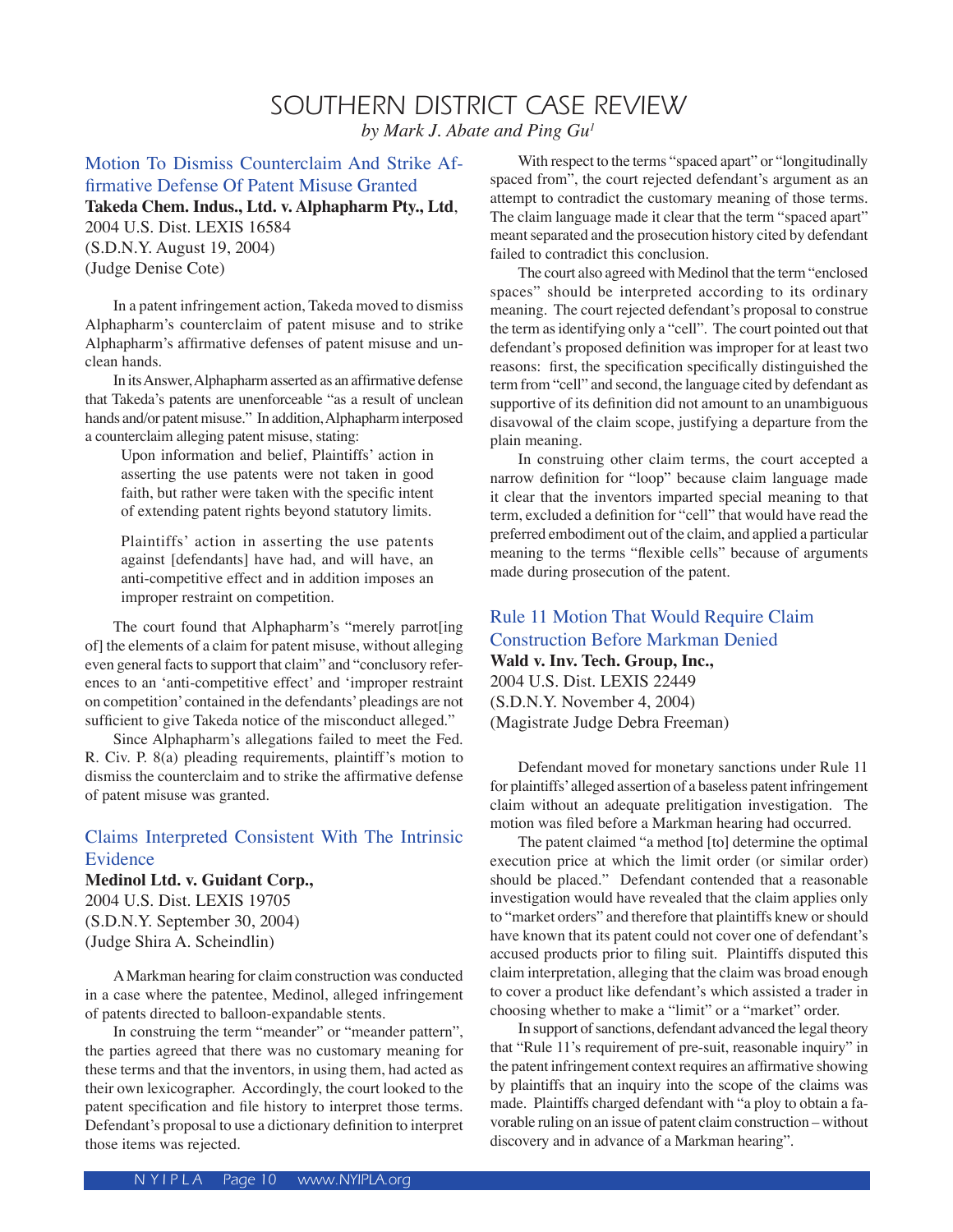The court denied defendant's motion because both the parties and the court would benefit from the development of the record before having to address the construction of the claims and defendant would not suffer undue prejudice from having to engage in discovery and renew the motion at the close of discovery.

# **Motion To Stay Hatch-Waxman Act Case Pending Completion Of FDA Reevaluation Granted Novartis Corp. v. Dr. Reddy's Labs., Inc.,**

2004 U.S. Dist. LEXIS 21094 (S.D.N.Y. October 21, 2004) (Judge Shira A. Scheindlin)

 Novartis sued Dr. Reddy's Labs. alleging patent infringement with regard to an abbreviated new drug application (ANDA) seeking approval to market a drug. Defendant moved for a stay pending the completion of an FDA reevaluation of the ANDA, which prohibited defendant from marketing its product until after the reevaluation.

 The court stayed the proceedings because a stay would promote judicial economy and conserve the resources of the parties. The court reasoned that if the FDA stay remained in effect or if the FDA withdrew its approval of defendant's drug, defendant would not be permitted to market its drug. Thus, the FDA's decision may moot the case before the court. Therefore, a stay at this early stage of litigation could save the parties from potentially needless and expensive discovery. To avoid prejudice to plaintiff, the court tolled the 30 month stay of FDA approval of defendant's drug during the pendency of the stay of the proceedings.

#### **(Footnotes)**

<sup>1</sup> Mark J. Abate is a Partner and Ping Gu is an Associate at Morgan & Finnegan, L.L.P. The authors can be reached at mjabate@morganfinnegan.com and pinggu@morganfinnegan.com.<br>Phone: Phone: Phone: Phone: Phone: Phone: Phone: Phone: Phone: Phone: Phone: Phone: Phone: Phone: Phone: Phone

**Visit us on our**

**WEBSITE**

**www.NYIPLA.org**





# To Our Members...

Please let us know if you have any comments concerning the Federal Circuit temporary policy that it will announce the composition of its panels on the Thursday before the week of oral argument.

Your Association is seeking member comment.

Please e-mail comments only to survey@nyipla.org

# 3,558,517 Patents Have Issued Since We've Been in Business...

#### EXCLUSIVE 10% NYIPLA MEMBER DISCOUNT!

Berlin & Associates has been in the IP service business for over 40 years. In all that time, our clients have come to know that the secret to our success is our tireless commitment to theirs. And now we are extending an exclusive NYIPLA special offer of 10% off of any service if you mention this ad. From electronic file wrappers to legalizations, we'll get you what you need, when you need it. Call today!

- •Patent & Trademark Files on CD
- •Hand Deliveries to USPTO
- •Certified Copies
- •Patents
- •Legalizations
- •And much MORE!

(703) 415-0579

Fax: (703) 415-0618

#### **WWW.BERLINANDASSOCIATES.COM**

**Email your order to berlin@berlinandassociates.com**



The Association welcomes articles of interest to the IP bar.

Please direct any submissions by e-mail to:

Ashe P. Puri, Bulletin Editor, at

asheesh.puri@ropesgray.com

Guidelines are set forth at www.NYIPLA.org